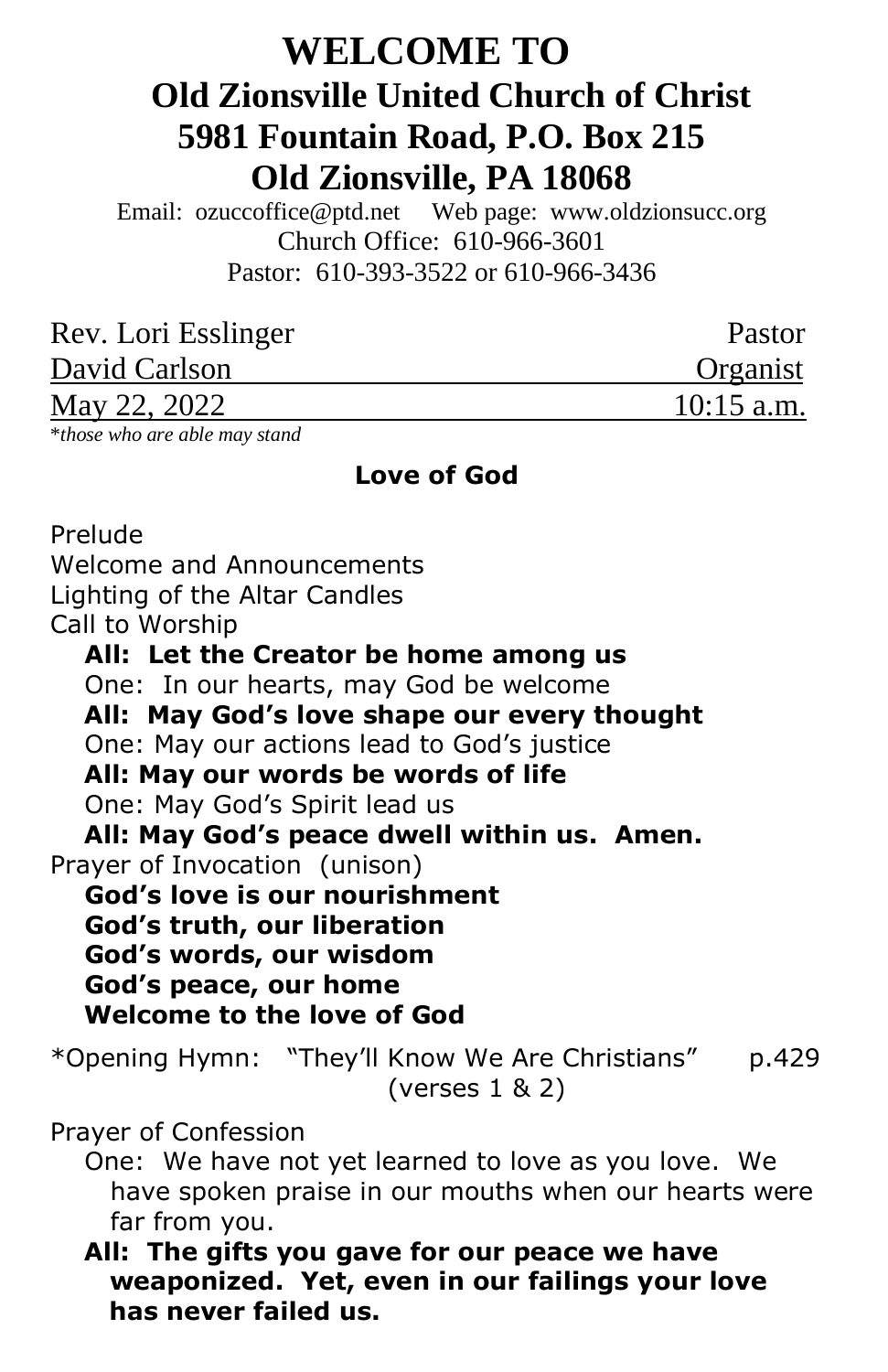- One: Even when we turned you away you still choose to make your home among us.
- **All: Our hearts are troubled. We are enmeshed in fear. Creation needs you. Our families need you. Our streets need you. Our cities need you.**
- One: The soil needs you. Our souls need you. Heal us. Forgive us. Make us whole again. Amen.

Assurance of Grace

 One: Beloved of God, hear the good news. God's faithfulness is sure. God's love will not fail us. In accordance with God's loving kindness you are forgiven. You are welcome. You are home.

### **All: Glory to love of God. Amen.**

\*Hymn: "Morning Has Broken" (words on screen)

Scripture: John 14:23-29

23 Jesus answered him, "Those who love me will keep my word, and my Father will love them, and we will come to them and make our home with them. 24 Whoever does not love me does not keep my words, and the word that you hear is not mine but is from the Father who sent me. 25 "I have said these things to you while I am still with you. 26 But the Advocate, the Holy Spirit, whom the Father will send in my name, will teach you everything and remind you of all that I have said to you. 27 Peace I leave with you; my peace I give to you. I do not give to you as the world gives. Do not let your hearts be troubled, and do not let them be afraid. 28 You heard me say to you, 'I am going away, and I am coming to you.' If you loved me, you would rejoice that I am going to the Father, because the Father is greater than I. 29 And now I have told you this before it occurs, so that when it does occur you may believe.

Reflection

\*Affirmation of Faith – The Ten Commandments God spoke these words, saying, I am the Holy One your God. You shall have no other gods before me. You shall not make for yourself a graven image. You shall not take the name of God in vain. Remember the Sabbath day; keep it holy. Honor your father and your mother. You shall not kill. You shall not commit adultery. You shall not steal.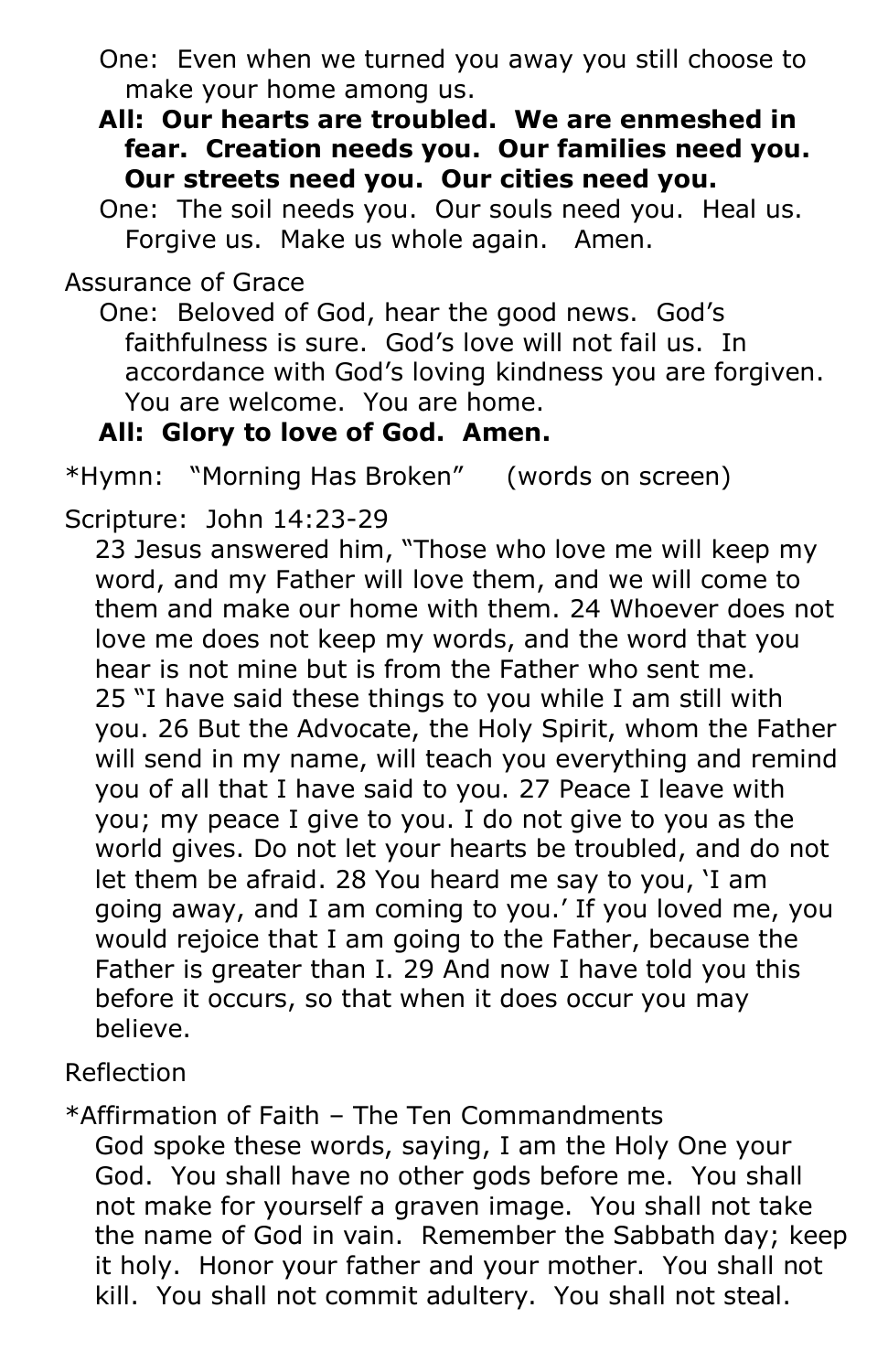You shall not bear false witness against your neighbor. You shall not covet anything that is your neighbor's.

Choir Anthem

\*Presentation of the Offering…The Doxology

 **Praise God from whom all blessings flow; Praise Him, all creatures here below; Praise Him above, ye heavenly host; Praise Father, Son, and Holy Ghost. Amen.**

Prayer of Dedication (unison)

 **May these gifts be used to build the Beloved Community through our hands of service, in the power of the Holy Spirit, and in the name of Jesus, our Messiah. Amen.**

Pastoral Prayer…The Lord's Prayer (debts/debtors)

**Our Father, who art in heaven, Hallowed be thy Name. Thy kingdom come. Thy will be done, on earth as it is in heaven. Give us this day our daily bread. And forgive us our debts, as we forgive our debtors. And lead us not into temptation, but deliver us from evil. For thine is the kingdom, and the power, and the glory, for ever. Amen.**

*\**Closing Hymn: "When Morning Gilds the Skies" p.215 (verses 1 & 2)

\*Benediction

 May the love of God go with us. May God's love saturate our memories. May God's love overwhelm us. God is love. As we carry God's love within us, may we carry God's love to the world around us. Go forth in the love of God. Amen.

\*Extinguishing of the Candles \*Postlude

**≈≈≈≈≈≈≈≈≈≈≈≈≈≈≈≈≈≈≈≈≈≈≈≈≈≈≈≈≈≈≈≈≈≈≈≈≈≈≈≈≈≈≈≈≈≈≈**

*Love of God: Service Prayers for Easter 6C* was written by Michael Anthony Howard, who serves as Minister of Faith in Action for the Living Water Association, Ohio NorthEast, of the Heartland Conference, United Church of Christ.

**TODAY'S ALTAR FLOWERS** are in memory of Bertha and Raymond Aston sponsored by Dennis and Cindy Kneisley. **TODAY'S BULLETINS** are in memory of Sarah and Clyde Martin sponsored by Dennis and Cindy Kneisley.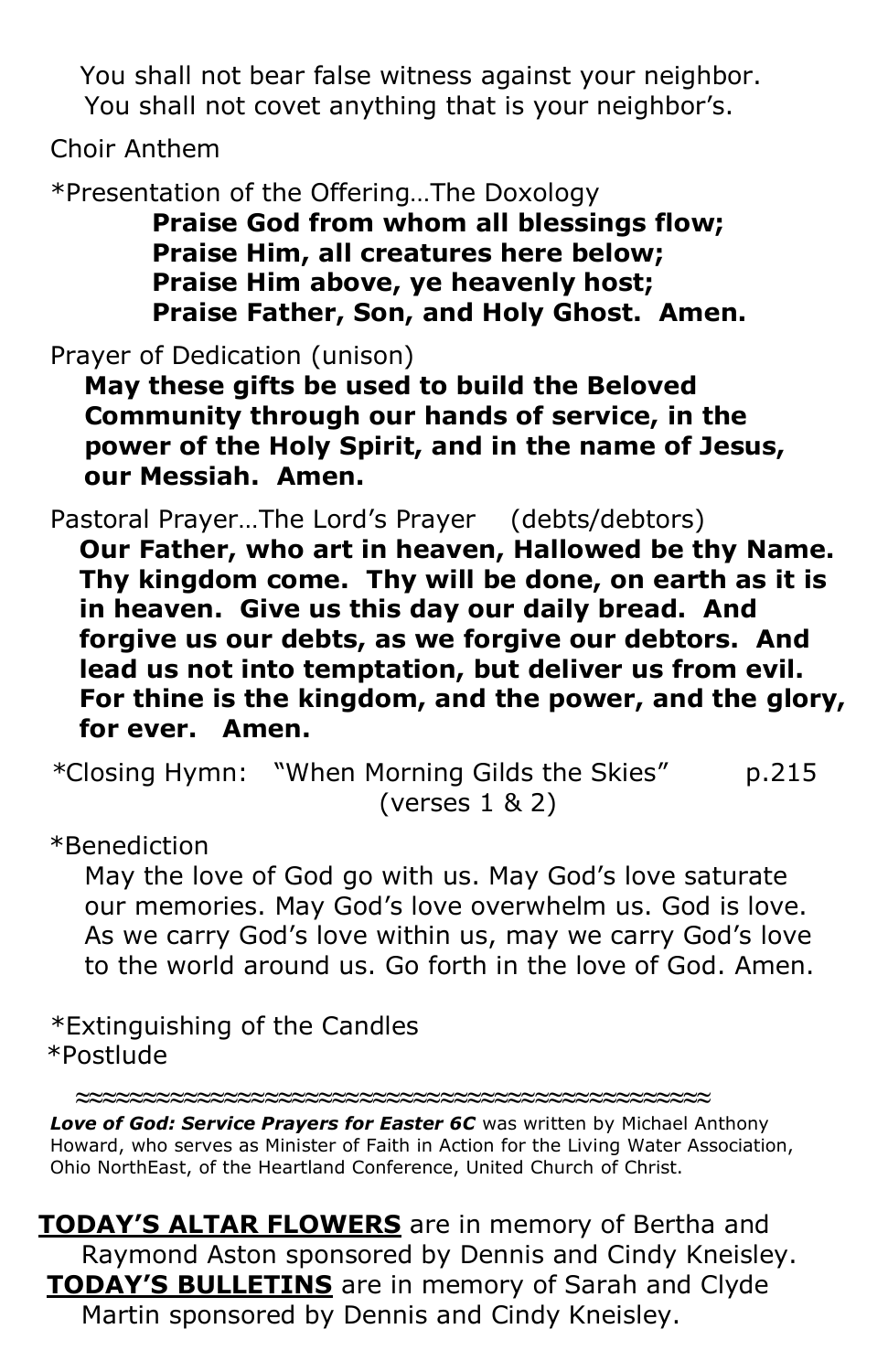## **TODAY'S LITURGIST** is Robin Yoder. **TODAY'S GREETERS** are Mark and Linda Weaver.

- RESTROOMS ARE AVAILABLE on the main floor of the Church and downstairs.
- We have Bulletin Magnifier Sheets if needed. They can be found on the sound system.

**Mask Wearing** - Consistory has agreed that individuals can make their own decision as to the wearing of masks during church services. If you find yourself testing positive for COVID, **please contact the church office** so we can alert others who may have been in contact with you during time spent at church. Thank you.

We are asking our members and friends to not park their car by the garage/cemetery in the side parking lot, this area is for our tenants use only. Thank you.

**New Member Classes** have been rescheduled for June 5 and June 12 at 9:00 a.m. with new members joining on the  $12<sup>th</sup>$ . Anyone is welcome to sit in on the class to review your knowledge of our church.



Each week after worship someone needs to remove the flowers from the altar and make sure they get to their sponsors. Would you be willing to do this for us on a



Sunday every now and then to help in this ministry? Thanks in advance for your help in BEING THE CHURCH. Pastor Lori

**GriefShare** – Join us on Wednesdays for our GriefShare sessions in the lower social hall at **6:30 p.m**. This group is open to anyone who wishes to explore the program and/or work to heal. You may join in anytime. We meet each Wednesday from 6:30 to 8:30 p.m. Since we missed the first session, we added another week on the end of GriefShare. The last Wednesday will be June 8. There is no cost for the program but a suggested donation of \$15.00 (or whatever you can afford to pay) for the workbook. Please register with Pastor Lori, call or text at 610-393-3522.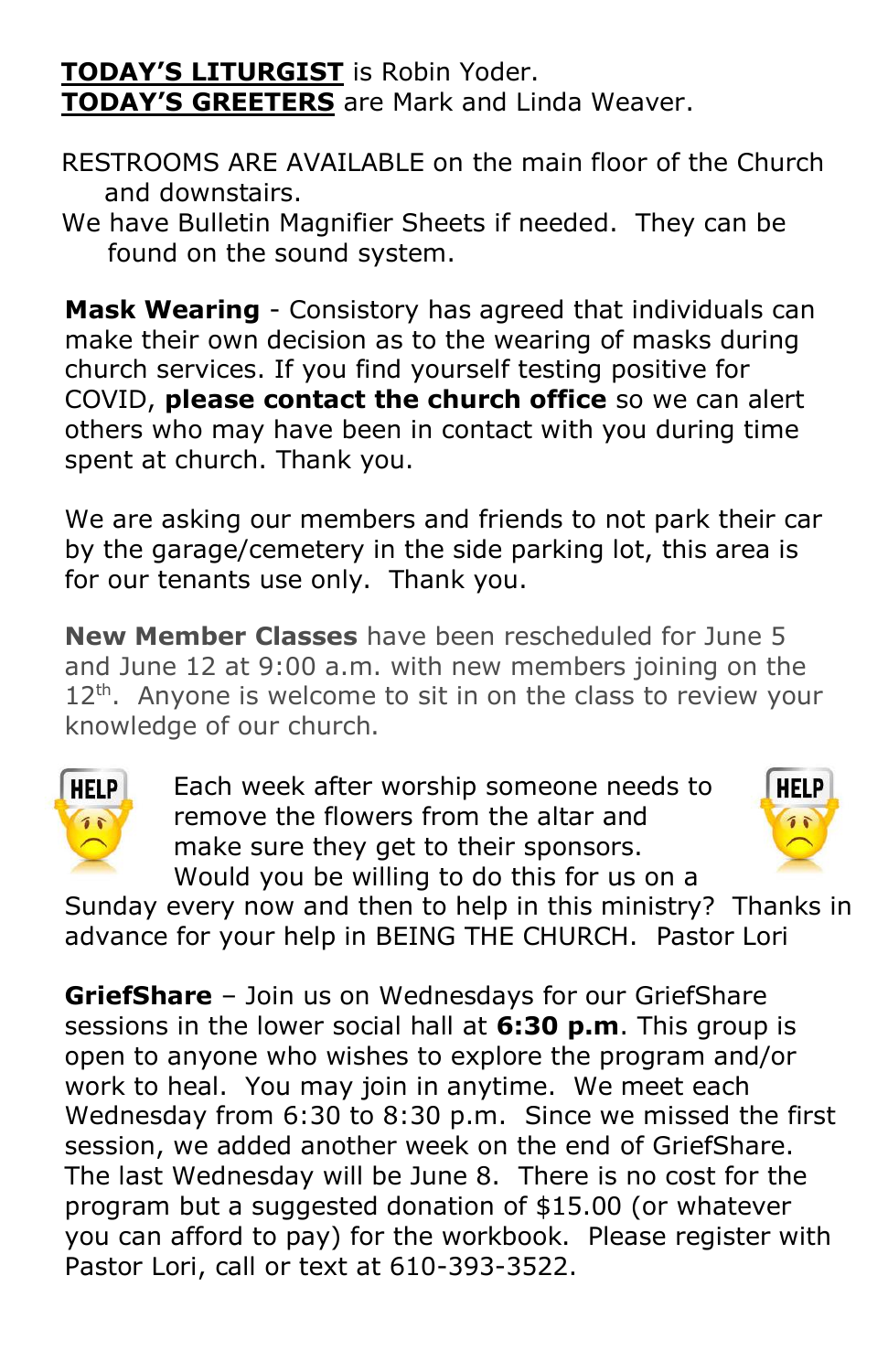**Peanut Butter & Jelly Collection -** We are collecting peanut butter and jelly for the Zionsville Area Food Pantry during the month of May. You may bring your PB and/or Jelly in any time by June 5. This way the items can be distributed early in June to the Food Pantry clients. Thank you!

Our next **Supper Club** will be on Friday, June 3, 2022, 6:00 p.m. at Ozgood's Neighborhood Grill & Bar, 4 Lincoln Road, Kutztown. Please let Linda or Mark know if you can make it by May 30<sup>th</sup>. All members and friends are welcome to come.

The Churches in the Old Zionsville Ministerium are cosponsoring an intimate visit with **Daryl Mosley**, Grand Ole Opry veteran, storyteller and 2-time songwriter of the year as he shares songs and stories of his life, career and faith. Join us at Salem United Methodist Church, at their pavilion, on **Saturday, June 4th at 6:00 p.m.** Hot Dogs and drinks will be available to purchase. Flyers hanging on bulletin boards.

**Attention Soon-to-be Grads!** Please let the church office know if you or a loved one will be graduating from High School, College or a Military program this year. We would like to honor you for all your hard work by putting your name and the name of the school in next month's newsletter. Forms to fill out can be found at the entrance and placed in the secretary's mailbox or drop your form in the offering plate. **We will be celebrating all of our graduates in worship on Sunday, June 5.**

**Celebration at Dillingersville!** Join us for the Annual Dillingersville Worship Celebration combined Worship Service with the UCCs, the Lutherans, and the Mennonites. Sunday, June 26, 2022 at 10:30 a.m. at the School House under the big tent. There will be a community choir to help lead worship that day, if you are interested in singing on the joint choir please let us know. Lunch will be served after Worship and stay for the entertainment, "The Schoolhouse by the Old Spring". Bring your own lawn chair if you wish. Come and join us as we worship with our neighbors. Dillingersville School is located at **7226 School House Lane, Zionsville.**

**Mark your calendars!** We are excited to have as worship leader and preacher on Sunday, July 24 at 9:30 a.m.